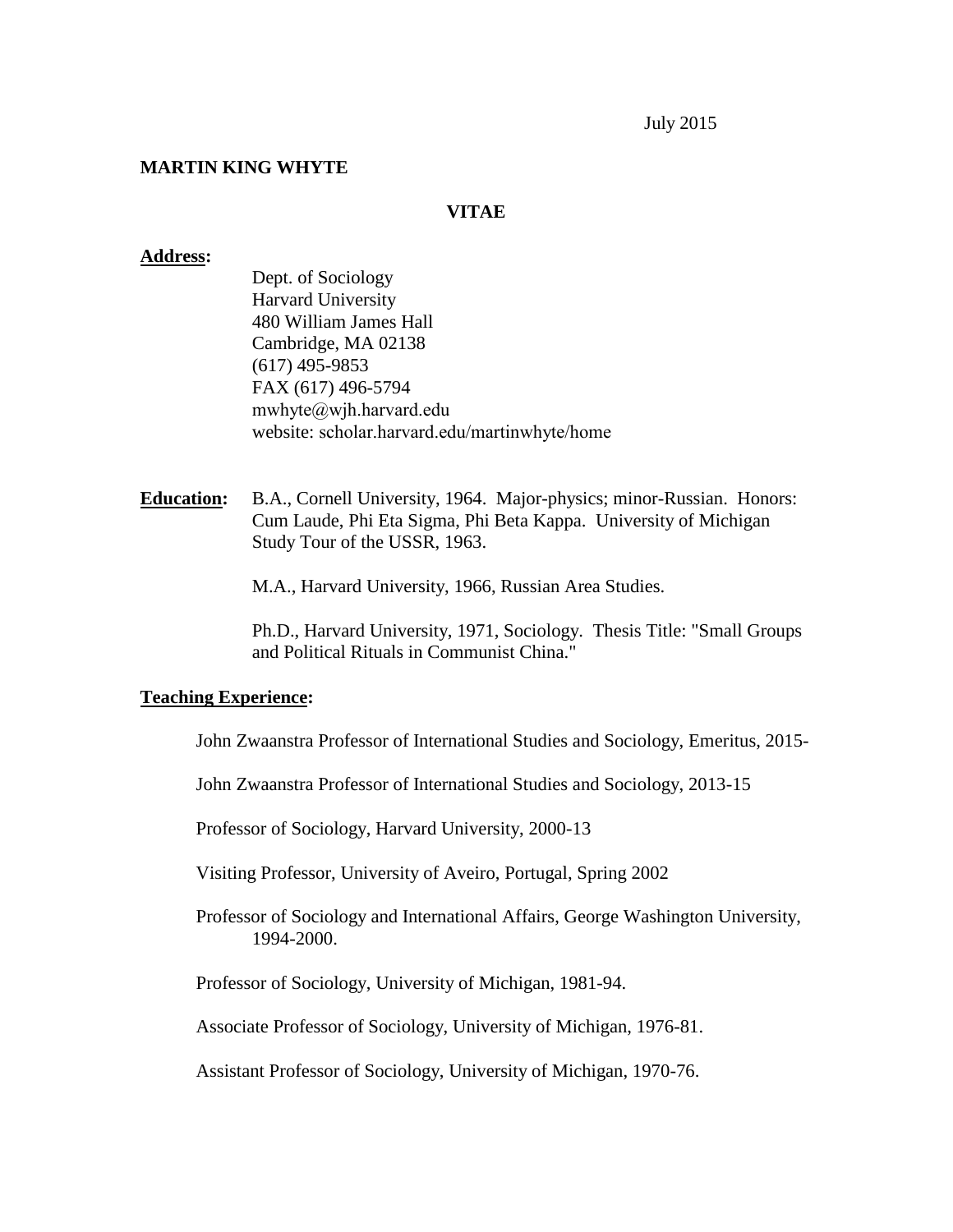Lecturer, Boston University, 1968 (course on Soviet society).

# **Teaching and Research Interests:**

Comparative sociology, particularly the comparative institutional development of China and the former Soviet Union; comparative family systems and family change; the American family; gender roles in comparative context; inequality and stratification; bureaucracy; the sociology of development, the sociology of post-communist transitions

# **Research Experience, Awards, and Grants:**

Keynote Speaker, Lian China Development Forum, "Improving Social Governance Capabilities, Promoting New Patterns of Urbanization," Beijing, Oct. 25, 2014

Senior Advisor, "China National Survey on Inequality and Distributive Justice," funded primarily by the Norwegian Ministry of Foreign Affairs, PIs: Kristin Dalen and Hedda Flato, Fafo Institute, Oslo, Norway (organizing a 2014 China national survey repeating the questions included in the 2004 and 2009 national surveys in order to assess trends in popular attitudes toward distributive justice issues)

John Zwaanstra Chair in International Studies and Sociology, 2013-15

Fernand Braudel Fellow, European University Institute, Florence, Italy, 2013

Walter Channing Cabot Fellow, Harvard University, 2011-2012

Keynote Speaker, Chinese Economic Association Conference: "China's Economic Dynamics and Its Impacts on the World Economy," Dublin, Ireland, July 14- 15, 2011

Harvard China Fund, Asia Center, and Weatherhead Center for International Affairs, Harvard; and Smith Richardson Foundation: grants to fund a China national survey project in 2009 focusing on changes in Chinese popular attitudes toward inequality, as a followup to the survey on the same topic carried out in 2004, "Chinese Attitudes toward Inequality and Distributive Injustice: Changes as the Societal and Individual Level" (PI)

American Council of Learned Societies, New Perspectives on Chinese Society conference grant; Fairbank Center for East Asian Studies conference grant; Asia Center conference grant; Weatherhead Center for International Affairs conference grant; to support "Rethinking the Rural-Urban Cleavage in Contemporary China," Oct. 6-8, 2006 at the Fairbank Center, Harvard University (organizer)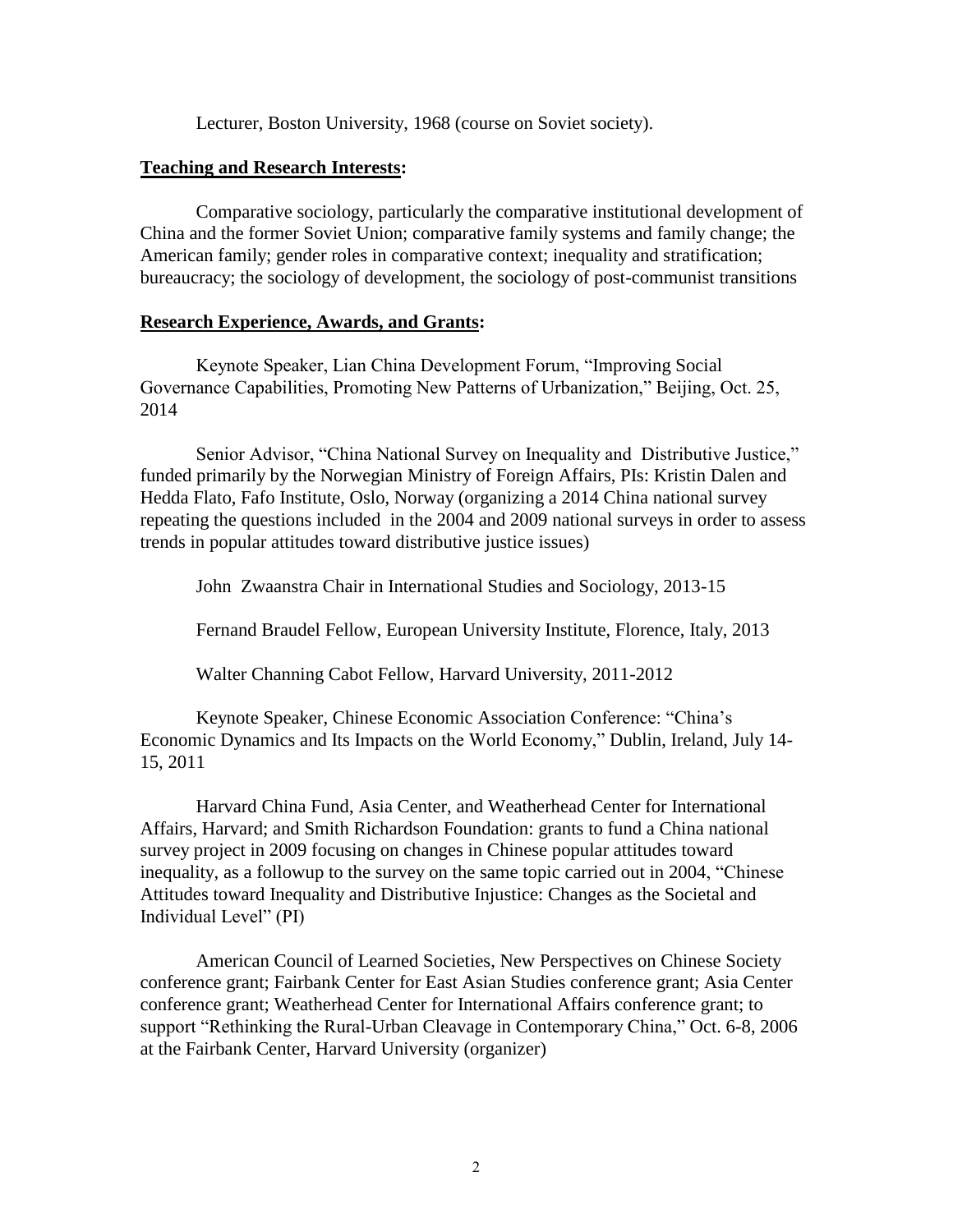Global Demography of Aging pilot project, "The Impact of Migration on the Health and Well-being of the Elderly in Rural China." 2005-2007 (participant)

Keynote Speaker, International Conference on Income Distribution in China, Shanghai Academy of Social Sciences, Shanghai, January 2005

Member, Academic Advisory Committee, Institute of Sociology, Academia Sinica, Taiwan, 2004-

Smith Richardson Foundation Grant, 2003-2005, "Social Inequality and Distributive Justice in China" (PI)

Weatherhead Center Grant, Harvard University, 2004-2005, "Social Inequality and Distributive Justice in China" (PI)

Asia Center Grant, Harvard University, 2003-2005, "Interdisciplinary Seminar on Economic Development, Inequality, and Health in China" (co-organizer)

Ford Foundation Grant, 1999-2000, "Workshop on Survey Research on Chinese Popular Perceptions of Inequality Trends." (organizer)

Keynote Speaker, Nicholas Clifford Symposium, Middlebury College, February 1998: "The Human Rights Situation in China: Progress or Deterioration?"

Eastern Sociological Society, Robin Williams Distinguished Lectureship, 1997- 98, to bring Prof. Shulamit Reinharz to George Washington University (on behalf of Department of Sociology, Women's Studies Program, and Judaic Studies Program at George Washington University).

Ford Foundation Grant, 1995-96, "Conference on Continuity and Change in Urban Chinese Families." (organizer)

Morrison Lecturer, Australian National University, October 1995: "City Versus Countryside in China's Development."

Visiting Fellow, Contemporary China Centre, Australian National University, Canberra, Australia, 1995.

Fellow, Center for Advanced Study in the Behavioral Sciences, Palo Alto, CA, 1991-92.

Rockefeller Foundation Grant, 1989-92: "Survey Research on Women's Status and Fertility in Peking," (co-PI, with Barbara Anderson and others).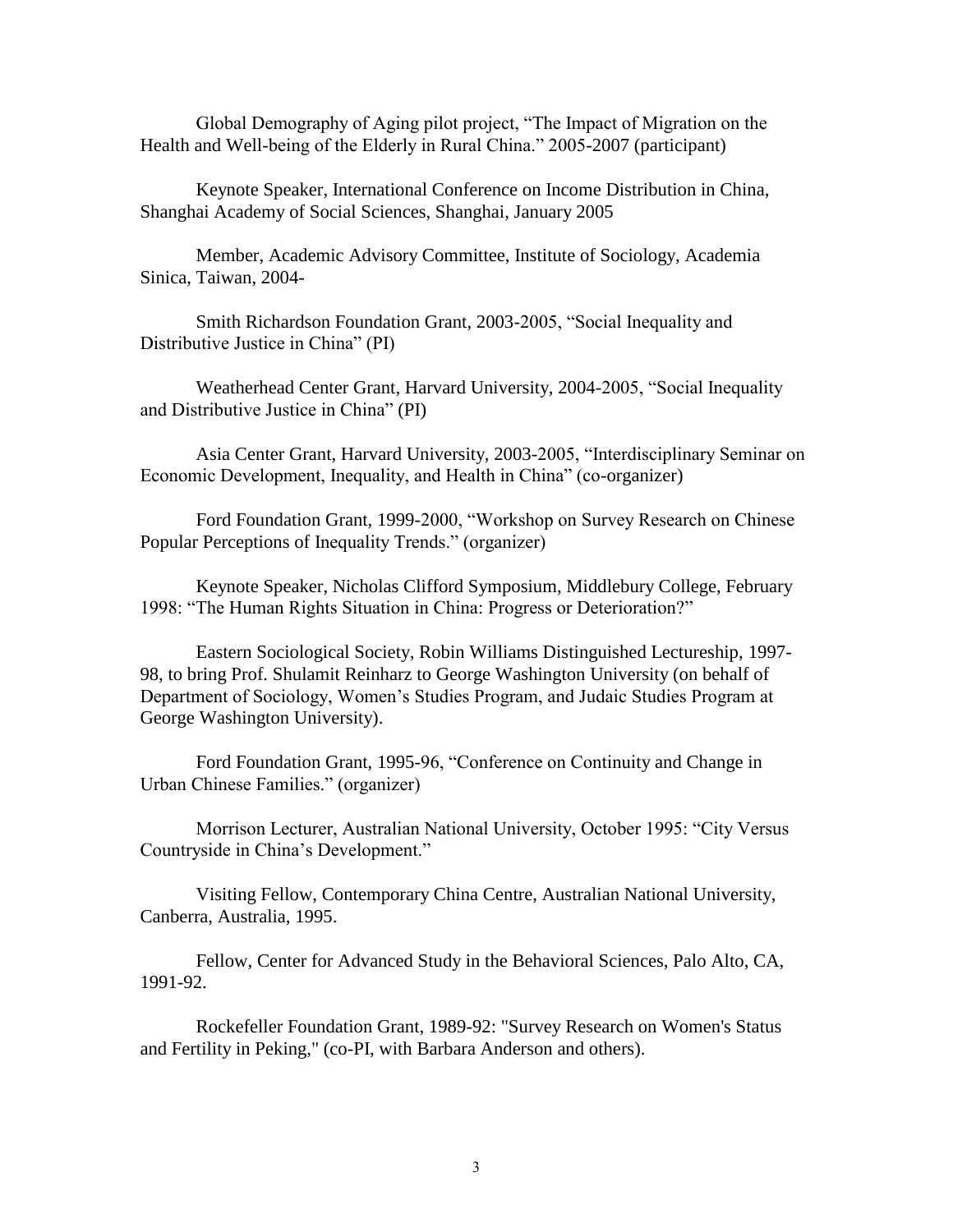Luce Foundation Grant, 1989-1999: "Survey Research on Chinese Family Dynamics," (PI, with Albert Hermalin, James House, Wang Feng, and others).

National Science Foundation Grant, 1988-90: "A Comparative Study of U.S. and Chinese Family Structures." (PI)

National Science Foundation and United Board for Christian Higher Education in Asia Grants, 1986-88: "A Survey of Mate Choice and Marriage Relations in Chengdu, Sichuan, People's Republic of China." (PI)

American Council of Learned Societies Grant: "Workshop on Family Networks and Success Strategies in the People's Republic of China," (co-organizer, with Myron Cohen), 1986.

Detroit Area Study Faculty Investigator, 1983-84: "The Process of Mate Choice and Assortative Mating in Detroit." (PI)

Rackham Faculty Fellowship, 1982: "Comparative Research on Stratification and the Marriage Market."

Faculty Fellowship, Center of Asian and Pacific Studies, University of Hawaii, 1982.

National Science Foundation Grant for 1977-80: "Urban Life in the People's Republic of China" (PI, joint with William Parish; fieldwork conducted in Hong Kong).

Society for Research on Child Development: A Study Group on Interdisciplinary Research on the Family; organized for October 1975.

Social Science Research Council Grant for 1973-74: "Family Change in Rural China" (fieldwork conducted in Hong Kong).

NIMH Small Grant: September 1971: "A Cross-Cultural Study of the Relative Status of Women." (PI)

Research Associate, Center for Chinese Studies, University of Michigan, 1969-70.

Thesis fieldwork involving interviewing refugees from China residing in Hong Kong, 1968-69.

Research Assistant, Harvard Project on the Social and Cultural Aspects of Modernization (Alex Inkeles, Director), 1967-68.

#### **Administrative Experience and Service:**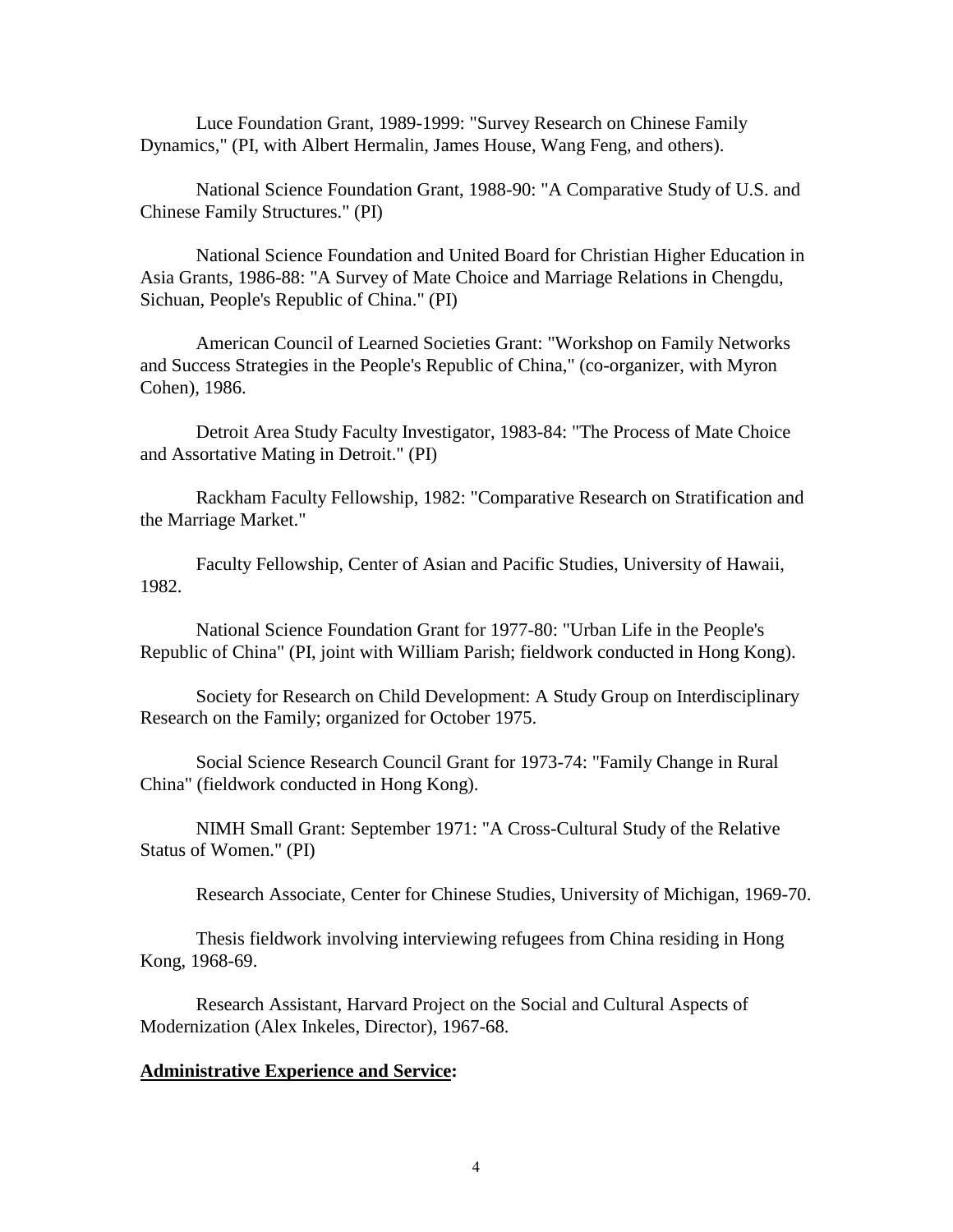Program Committee Chair, Association for Asian Studies Annual Meeting, 2012

Member, Executive Board, Association for Asian Studies, 2011-2012

Member, Advisory Committee, Harvard University MA program, Regional Studies-East Asia, 2009-15

Member, Selection Committee, Harvard Yenching Institute fellows program

Acting Director, Fairbank Center for Chinese Studies, Harvard University, 2007- 2008

Member, Visiting Committee, Faculty of Arts and Social Sciences, National University of Singapore, August 2007

Member, Publications Committee, Harvard University Asia Center, 2007-15

Member, Advisory Committee, Institute of Sociology, Academia Sinica, Taiwan, 2007-2010

Member, Standing Committee on the Core Program, Subcommittee on Foreign Cultures, Harvard University, 2004-2009

Member, Council on Asian Studies, Harvard University, 2004-15

Director of Graduate Studies, Dept. of Sociology, Harvard Univ., 2002-2005

Member, Review Committee, East Asian Studies Concentration, Harvard University, 2003-2004

Member, Executive Committee, Asia Center, Harvard University, 2001-

Member, Executive Committee, Fairbank Center, Harvard University, 2000-15

Chair, Department of Sociology, George Washington University, 1997-2000.

Senior Research Associate, The Communitarian Network, 1996-2000

Member, Appointment, Promotion, and Tenure Committee, Columbian School of Arts and Sciences, George Washington University, 1996-99; Appointment, Promotion, and Tenure Committee of the Elliott School of International Affairs, GW, 1997-2000.

Member, Advisory Committee, Ford Foundation Committee for the Development of Sociology in China, 1994-2000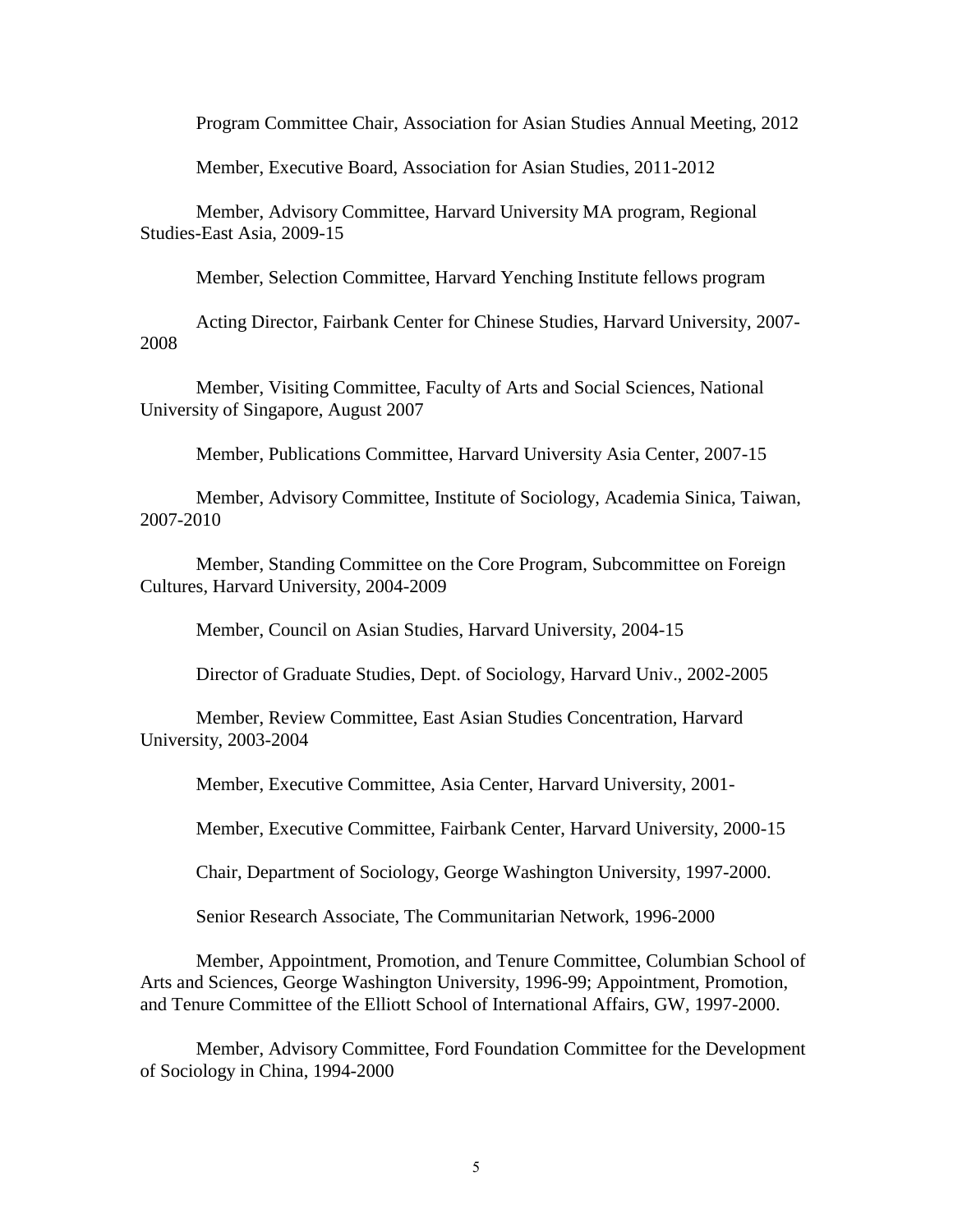Program Director, Sociology Program, National Science Foundation, 1993-94.

Director, Center for Research on Social Organization, University of Michigan, 1984-88, 1990-91.

Director of Publications, Center for Chinese Studies, University of Michigan, 1988-93.

Member, Subcommittee on Sociology, Joint Committee on Soviet Studies, Social Science Research Council, 1989-92.

Member, Joint Committee on Chinese Studies, American Council of Learned Societies, 1984-87.

Chairman: Supervising Committee, Doctoral Committee on Social Work and Social Sciences, University of Michigan, 1985-86.

Member, Committee on Advanced Study in China, Committee on Scholarly Communications with the People's Republic of China, 1980-81.

Member, China and Inner Asia Council, Association for Asian Studies, 1980-83.

Member, Joint Committee on Contemporary China, Social Science Research Council, 1978-81. (Chairman of its Grants Sub-committee, 1980-81.)

Deputy Director, Center for Chinese Studies, University of Michigan, 1978-79, 1989-90.

Member, Advisory Committee, Universities Service Centre, Hong Kong, 1974- 1988.

Member, Executive Committee, Department of Sociology, University of Michigan, 1978-80, 1988-90.

Member, Executive Committee, Center for Chinese Studies, University of Michigan, 1971-73, 1976-77, 1979-81, 1983-86, 1988-89.

Associate Chairman, Department of Sociology, University of Michigan, 1972-73, 1979-81.

Director, Universities Service Centre, Kowloon, Hong Kong, 1973-74.

#### **Journal Editorial Service:**

Member, Editorial Board, Chinese Sociology and Anthropology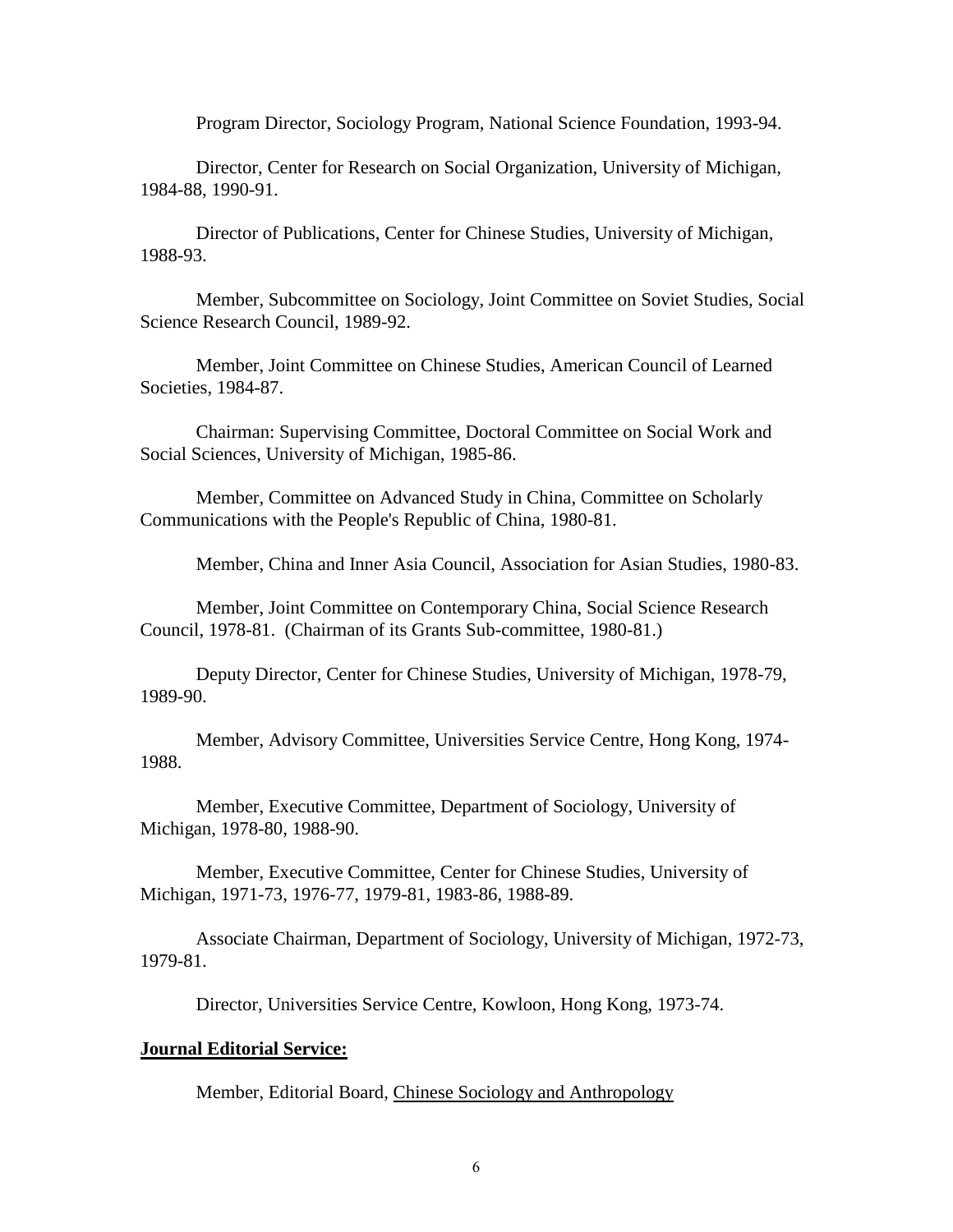Member, Editorial Board, Journal of Chinese Sociology, 2014-

Member, Editorial Board, Modern China 1988-2009

Member, Editorial Board, The China Quarterly, 1991-2011

Member, Editorial Board, Social Forces, 2001-2008

Member, Editorial Board, Asian Survey, 2004-15

Member, Editorial Board, Problems of Post-Communism, 1994-2000

Member, Editorial Board, Journal of Family Issues, 1990-92

Consulting Editor, American Journal of Sociology, 1986-88

Member, Editorial Board, Behavior Science Research, 1973-75

# **Professional Association Memberships:**

American Sociological Association, Association for Asian Studies, Sociological Research Association, Population Association of America, National Committee for U.S. China Relations.

# **Foreign Language Skills:**

Chinese: reading and speaking good Russian: reading ability fair, speaking poor to fair (once fluent, long dormant) Spanish: reading and speaking poor to fair (once good, long dormant) French: reading and speaking poor to fair (once good, long dormant)

## **Foreign Travel (academic or professional):**

Russia/Soviet Union, 1963, 1992; Hong Kong, 1968-69, 1973-74, 1977-78, 1986, 1992, 1999, 2004, 2009, 2015; China, 1973, 1978, 1980, 1985, 1986, 1987, 1988, 1990, 1991, 1992, 1993, 1994, 1999, 2000, 2004, 2005, 2008, 2009, 2010, 2011, 2012; 2014; Taiwan, 1974, 1978, 1982, 1992, 1998; Australia, 1995, 2000; England, 1980, 1992, 1995, 2012; Germany 2011; Portugal 2001, 2002; South Africa 2002, Ireland 2007, 2011, Singapore 2007; Italy 2013

# **Publications: Books:**

Myth of the Social Volcano: Perceptions of Inequality and Distributive Injustice in Contemporary China, Stanford: Stanford University Press, 2010.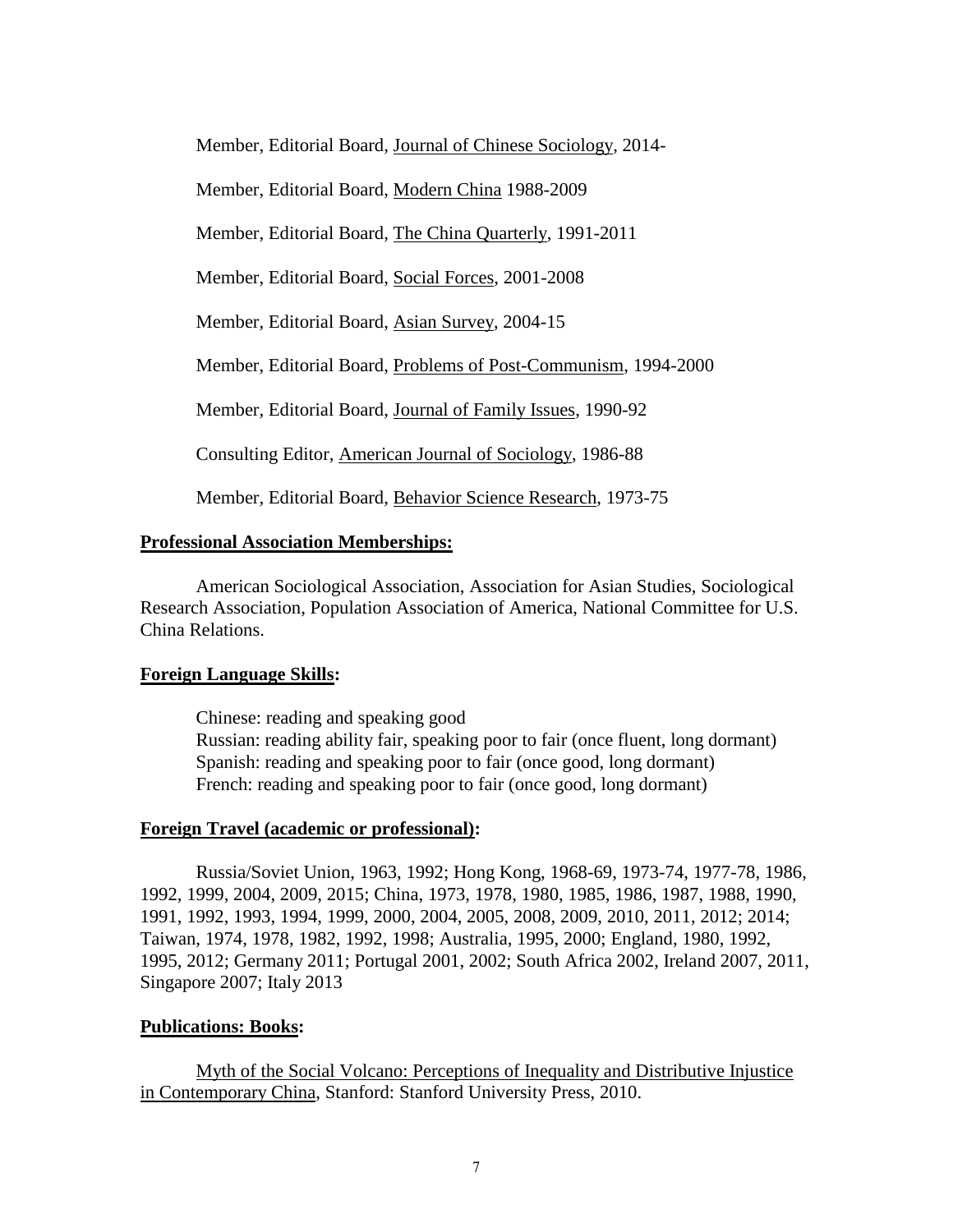One Country, Two Societies: Rural-Urban Inequality in Contemporary China, (editor and author of introductory chapter), Cambridge: Harvard University Press, 2010.

China's Revolutions and Intergenerational Relations, (editor), Ann Arbor: University of Michigan Center for Chinese Studies, 2003.

China: Adapting the Past, Confronting the Future, (co-editor), Ann Arbor: University of Michigan Center for Chinese Studies, 2002.

Marriage in America: A Communitarian Perspective, (editor), Lanham, MD: Rowman and Littlefield, 2000.

The Chinese: Adapting the Past, Facing the Future, (co-editor), Ann Arbor: Center for Chinese Studies, 1991.

Dating, Mating, and Marriage, New York: Aldine, 1990.

The Chinese: Adapting the Past, Building the Future, (co-editor), Ann Arbor: Center for Chinese Studies, 1986.

Urban Life in Contemporary China, (with William Parish), Chicago: University of Chicago Press, 1984.

The Status of Women in Preindustrial Societies, Princeton: Princeton University Press, 1978.

Village and Family in Contemporary China, (with William Parish), Chicago: University of Chicago Press, 1978.

Small Groups and Political Rituals in China, Berkeley: University of California Press, 1974.

## **Publications: Articles and Chapters:**

"China's Dormant and Active Social Volcanoes," The China Journal, forthcoming, 2016.

"Challenging Myths about China's One-Child Policy," (with Wang Feng and Yong Cai), The China Journal, 2015, 74: 144-59.

"Is the Social Volcano Still Dormant? Trends in Chinese Attitudes toward Inequality," (with Dong-Kyun Im), Social Science Research, 2014, 48: 62-76.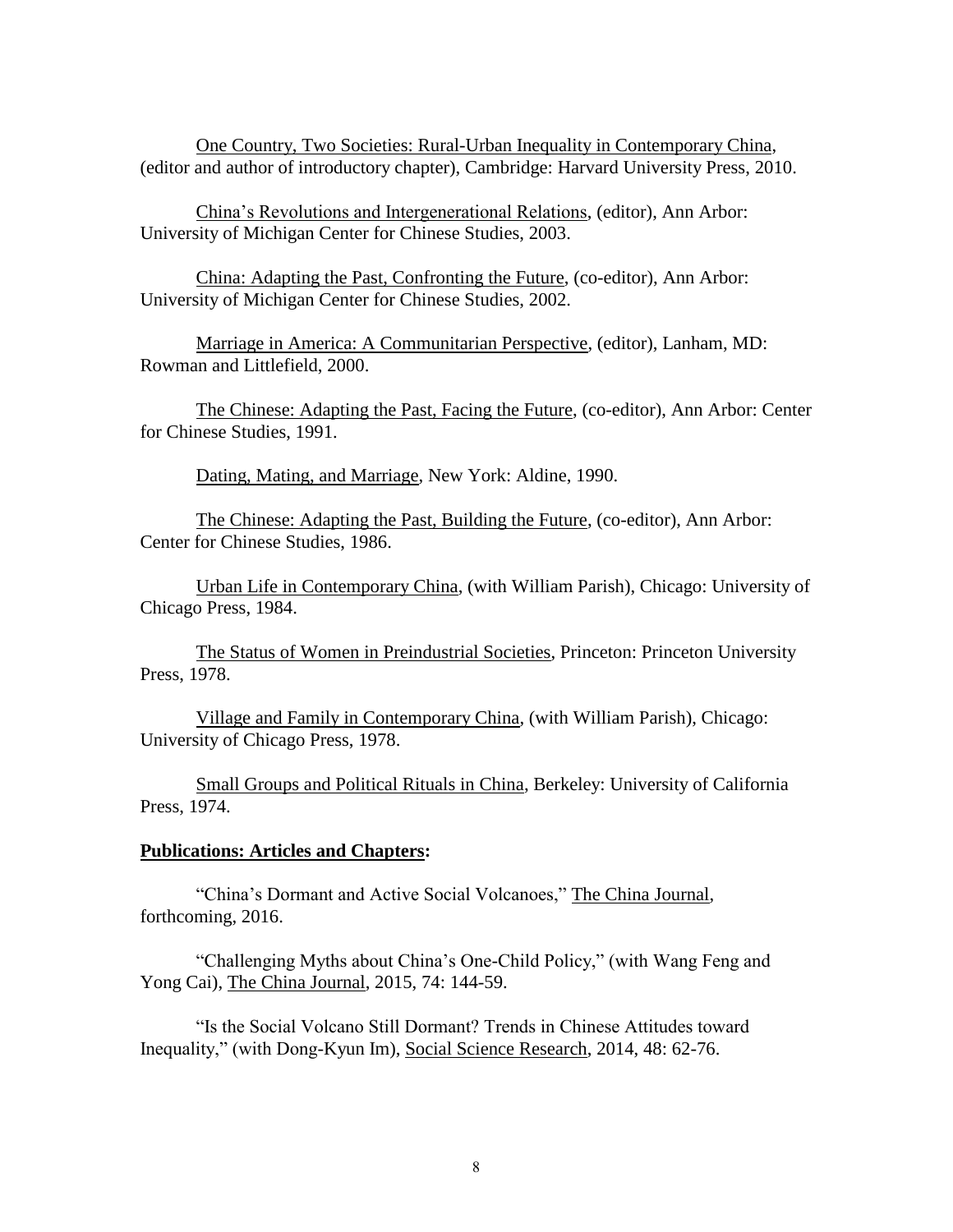"Soaring Income Gaps: China in Comparative Perspective," Daedalus, 2014, 143: 39-52.

"Sub-optimal Institutions but Superior Growth: The Puzzle of China's Economic Boom," in J. Li and L. M. Wang, eds., China's Economic Dynamics: A Beijing Consensus in the Making?, London: Routledge, 2014.

"Modifying China's One-Child Policy," E-International Relations, online journal, February 2, 2014

"Soaring Income Gaps: China in Comparative Perspective," (Chinese translation of the Daedalus paper), in Song Xiaowu, Wang Tianfu, Li Shi, and Wang Feng, eds., China Faces Inequality: Studies in Income Distribution Beijing: Social Sciences Academic Press, 2013 (in Chinese).

"China Needs Justice, Not Equality," Foreign Affairs, online edition, May 2013.

"China's Post-Socialist Inequality," Current History, Sept. 2012.

"Myth of the Social Volcano: Popular Responses to Rising Inequality in China," in William Kirby, ed., The People's Republic of China at Sixty, Cambridge, MA: Harvard University Asia Center, 2011

"China's Internal Dilemmas," testimony before the US-China Economic and Security Review Committee, February 25, 2011: http://www.uscc.gov/hearings/2011hearings/written\_testimonies/11\_02\_25\_wrt/11\_02\_2 5 whyte testimony.pdf

"Social Change and the Urban-Rural Divide in China," in Fan Hong and Jőrn-Carsten Gottwald, eds., The Irish Asia Strategy and its China Relations, 1999-2009, Amsterdam: Rozenberg, 2010.

"The Impact of China's Market Reforms on the Health of Chinese Citizens: Examining Two Puzzles," (with Zhongxin Sun), China: An International Journal, 2010, 8: 1-32.

"Do Chinese Citizens Want the Government to Do More to Promote Equality?" in P. Gries and S. Rosen, eds., Chinese Politics: State, Society and the Market, New York: Routledge, 2010.

"Fair versus Unfair: How Do Chinese Citizens View Current Inequalities?" in Jean Oi, Scott Rozelle, and Xueguang Zhou, eds., Growing Pains: Tensions and Opportunity in China's Transition, Stanford: Shorenstein Asia-Pacific Research Center , 2010.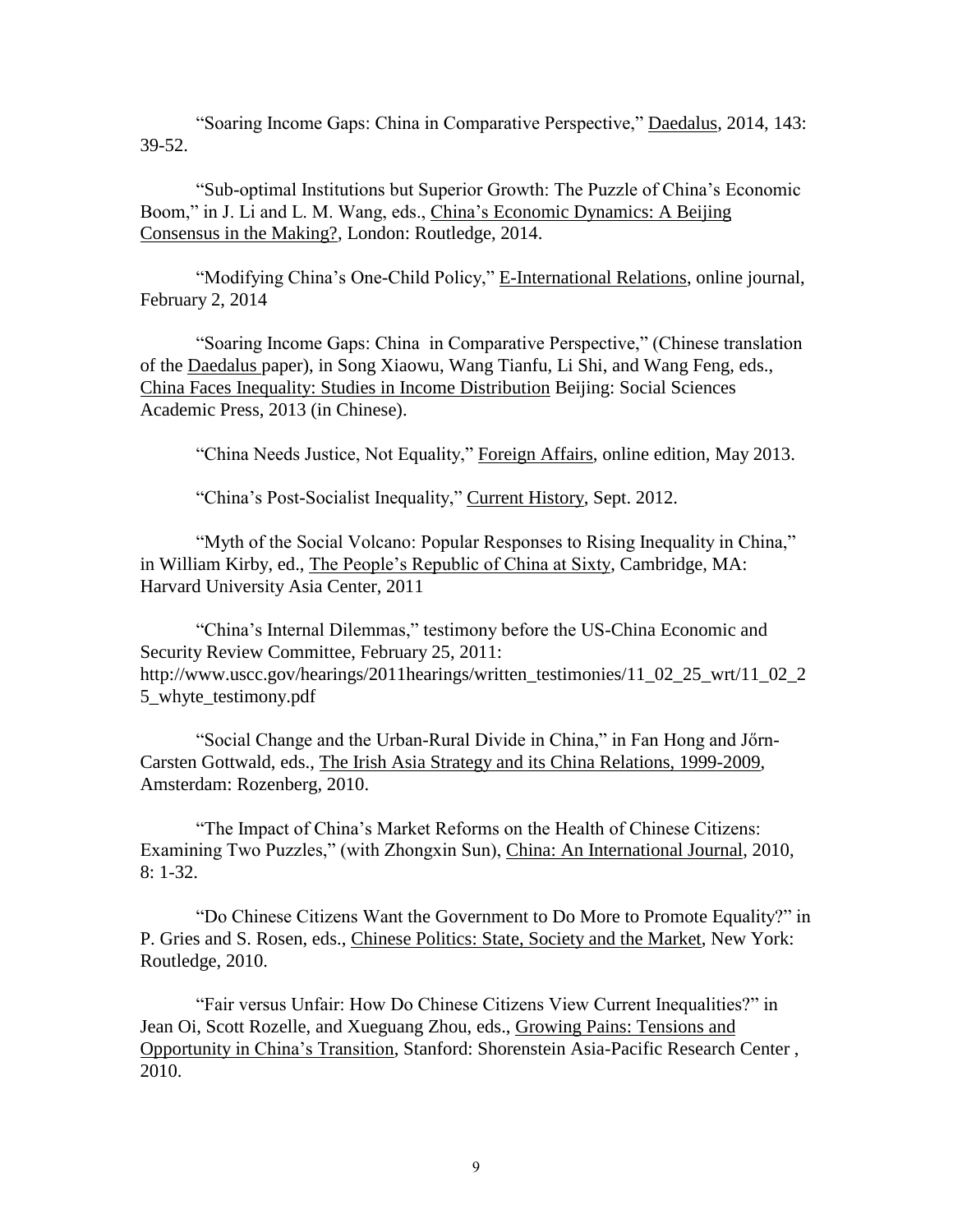"How Angry are Chinese Citizens about Current Inequalities? Evidence from a National Survey" (with Maocan Guo), in Xiaogang Wu, ed., Social Transformation in Chinese Societies, 2009, 5: 17-54.

"Views of Chinese Citizens on Current Inequalities," Sociological Research (in Chinese), 2009, 1: 96-120.

"Paradoxes of China's Economic Boom," Annual Review of Sociology, 2009, 35: 371-92.

"The Social Contours of Distributive Injustice Feelings in Contemporary China," (with Chunping Han) in D. Davis and Wang Feng, eds., Creating Wealth and Poverty in Post-Socialist China, Stanford: Stanford University Press, 2009.

"Popular Attitudes toward Distributive Justice: Beijing and Warsaw Compared," (with Chunping Han), Journal of Chinese Political Science, 2008, 13: 29-51.

"Continuity and Change in Urban Chinese Family Life," The China Journal, 53, January 2005.

reprinted in A. Kipnis, L. Tomba, and J. Unger, eds., Contemporary Chinese Society and Politics, New York: Routledge, 2009, Vol. 3, pp. 359-82; Chinese translation published in Xiong Jingming and Guan Xinji, eds., Zhongwai Ming Xuezhe Lun 21 Shijichu de Zhongguo (Chinese and Foreign Scholars on China Early in the 21<sup>st</sup> Century), Hong Kong: Chinese University Press, 2009.

"Zhongguo de Jiazu he Jingji Fazhan: Suli haishi Dongli?" (Chinese families and economic development: obstacle or engine?) in Li Xinchu and Zhang Shujun, eds., Jiazu Qiye: Zuzhi, Xingwei, yu Zhongguo Jingji (Family enterprises: organization, behavior, and the Chinese economy), Shanghai: People's Press, 2005.

"Popular Attitudes toward Income Inequality in China," working paper, Weatherhead Center for International Affairs, Harvard University, 1/15/2005

"Filial Obligations in Chinese Families: Paradoxes of Modernization," in Charlotte Ikels, ed., Filial Piety: Practice and Discourse in Contemporary East Asia, Stanford: Stanford University Press, 2004.

"China's Revolutions and Intergenerational Relations;" "Family Support for the Elderly in China: an Intergenerational Approach," (with Yuan Fang); "The Persistence of Family Obligations in Baoding;" "Support for Aging Parents from Daughters versus Sons," (with Xu Qin); "Intergenerational Relations in Two Chinese Societies," (with Albert Hermalin and Mary Beth Ofstedal); and "Postscript: Filial Support and Family Change," in Martin King Whyte, ed., China's Revolutions and Intergenerational Relations, Ann Arbor: University of Michigan Center for Chinese Studies, 2003.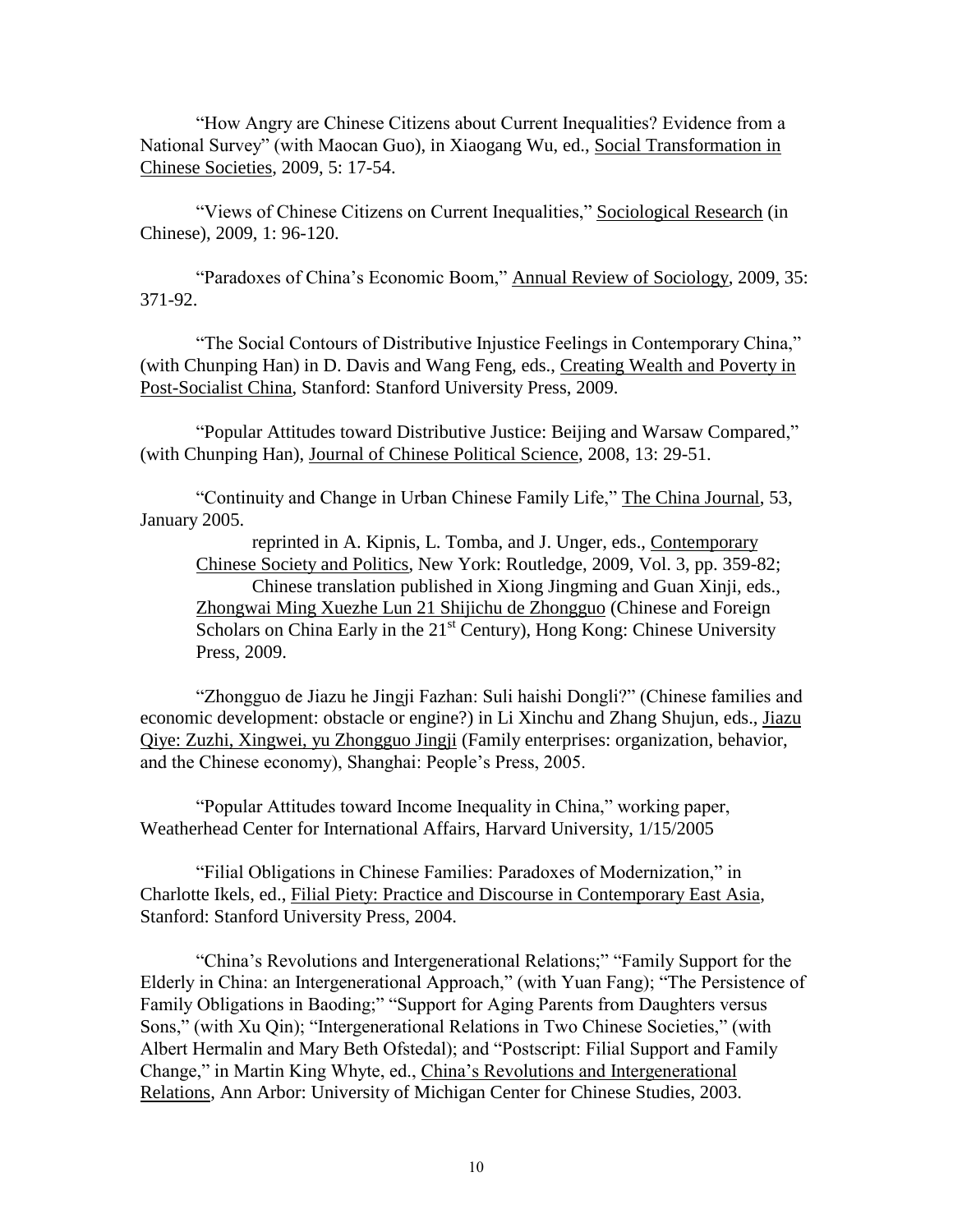"Society," in Thomas Buoye, et al., eds., China: Adapting the Past, Confronting the Future, Ann Arbor: University of Michigan Center for Chinese Studies, 2002.

"Chinese Popular Views about Inequality," Asia Program Special Report, Woodrow Wilson International Center, no. 104, August 2002.

"Inequality and Stratification in Chinese Society," in Y. Bian, ed., Shichang Zhuanxing yu Shehui Fenceng (Market Transformation and Social Stratification), Beijing: Sanlian Publishers, 2002. (in Chinese)

"The Changing Role of Workers," in Zhang Minjie, ed., Zhongguo de Dierci Geming (China's Second Revolution), Beijing: Commercial Press, 2002. (in Chinese)

"Filial Obligations in Chinese Families: Paradoxes of Modernization," China Scholarship, no. 8, 2001. (in Chinese)

"The Perils of Assessing Trends in Gender Inequality in China," in Barbara Entwisle and Gail Henderson, eds., Redrawing Boundaries: Gender, Households, and Work in China, Berkeley: University of California Press, 2000.

"Chinese Social Trends: Stability or Chaos?" in David Shambaugh, ed., Is China Unstable? Armonk: M.E. Sharpe, 2000.

"The State of Marriage in America," in Martin K. Whyte, ed., Marriage in America: A Communitarian Perspective, Lanham, MD: Rowman and Littlefield, 2000.

"The Changing Role of Workers," in Merle Goldman and Roderick MacFarquhar, eds., Paradox of China's Reforms: Dynamic Economy, Declining Party-State, Cambridge: Harvard University Press, 1999.

"Social Trends and China's Military Potential," in Anthony Lanyi, ed., Institutional, Economic, and Organizational Bases of Military Capacity, College Park, MD: IRIS Center, 1999.

"Human Rights Trends and Coercive Family Planning in the People's Republic of China," Issues and Studies, August 1998.

"The Fate of Filial Obligations in Urban China," The China Journal, July 1997.

"The Chinese Family and Economic Development: Obstacle or Engine?" Economic Development and Cultural Change, October 1996.

"Societal Forces Shaping China," Washington Journal of Modern China, Summer-Fall 1996.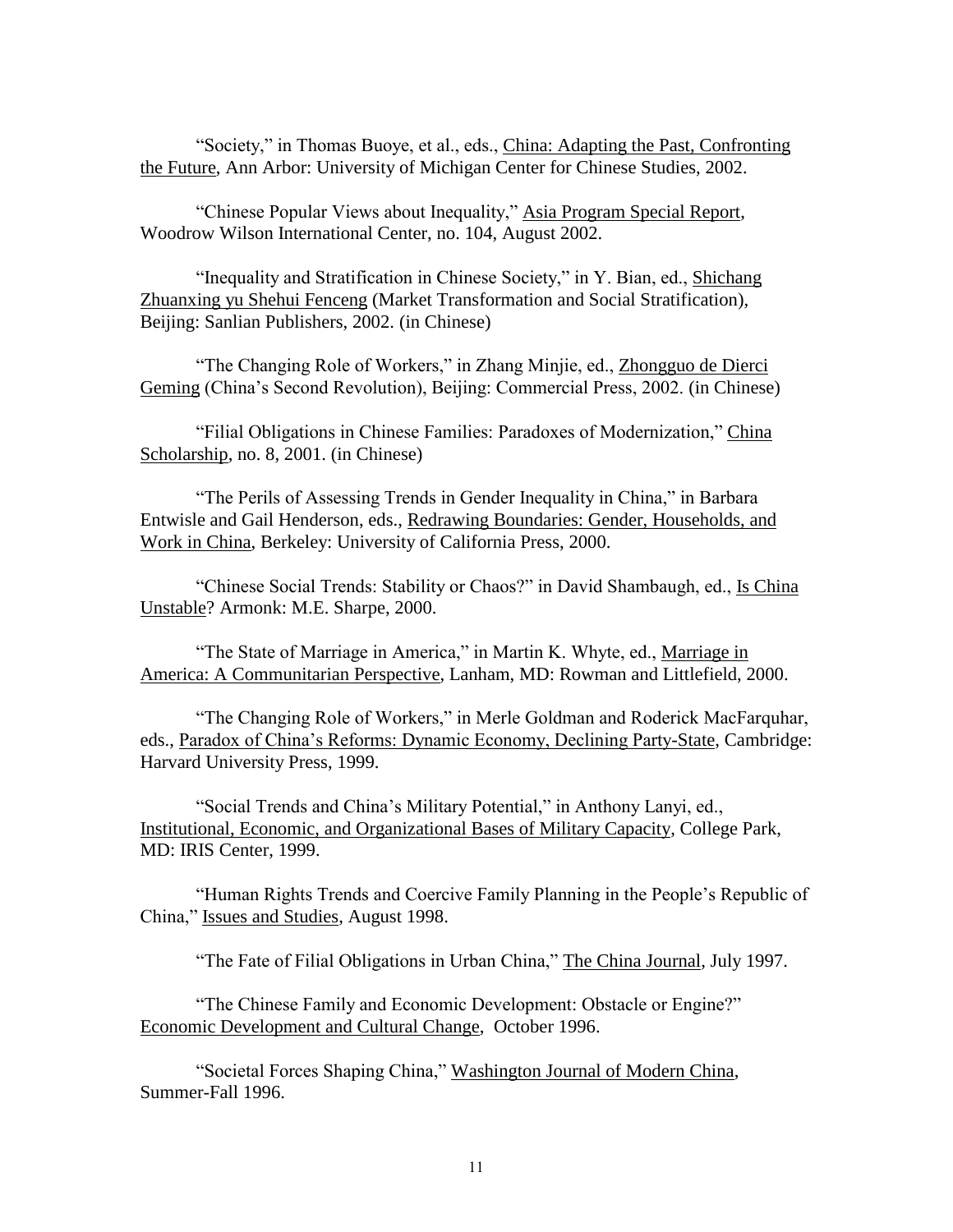"City versus Countryside in China's Development," Problems of Post-Communism, January 1996.

"From Arranged Marriages to Love Matches in Urban China," in Chin-chun Yi, ed., Marriage Formation and Dissolution; Perspectives from East and West, Taipei: Academia Sinica, 1995.

"The Social Roots of China's Economic Development," The China Quarterly, no. 144, December 1995.

"Wedding Behavior and Family Strategies in Chengdu," in D. Davis and S. Harrell, eds., Chinese Families in the Post-Mao Era, Berkeley: University of California Press, 1993.

"Adaptation of Rural Family Patterns to Urban Life in Chengdu," in G. Guldin and A. Southall, eds., Urban Anthropology in China, Leiden: E.J. Brill, 1993 (English version of article published in Chinese in 1990, listed below).

"Deng Xiaoping: The Social Reformer," The China Quarterly, no. 135, Sept. 1993.

"State and Society in the Mao Era," in K. Lieberthal, et al., eds., Perspectives on China, Armonk, NY: M.E. Sharpe, 1992.

"From Arranged Marriages to Love Matches in Urban China," Universities Service Centre Seminar Series, no. 5, Hong Kong, 1992.

"Urban China: A Civil Society in the Making?" in Arthur Rosenbaum, ed., State and Society in China, Boulder: Westview, 1992.

"Choosing Mates--The American Way," Society, March-April 1992. (Excerpted in Susan Ferguson, ed., Shifting the Center: Understanding Contemporary American Families,  $4<sup>th</sup>$  ed., New York: McGraw Hill, 2011.)

"The Prospects for Democratization in China," Problems of Communism, May-June 1992.

"Rural Economic Reforms and Chinese Family Patterns," The China Quarterly, June 1992.

"China Studies," in Edgar F. Borgatta and Marie L. Borgatta, eds., Encyclopedia of Sociology, New York: Macmillan, 1992, Vol. 1. [revised version published in 2000]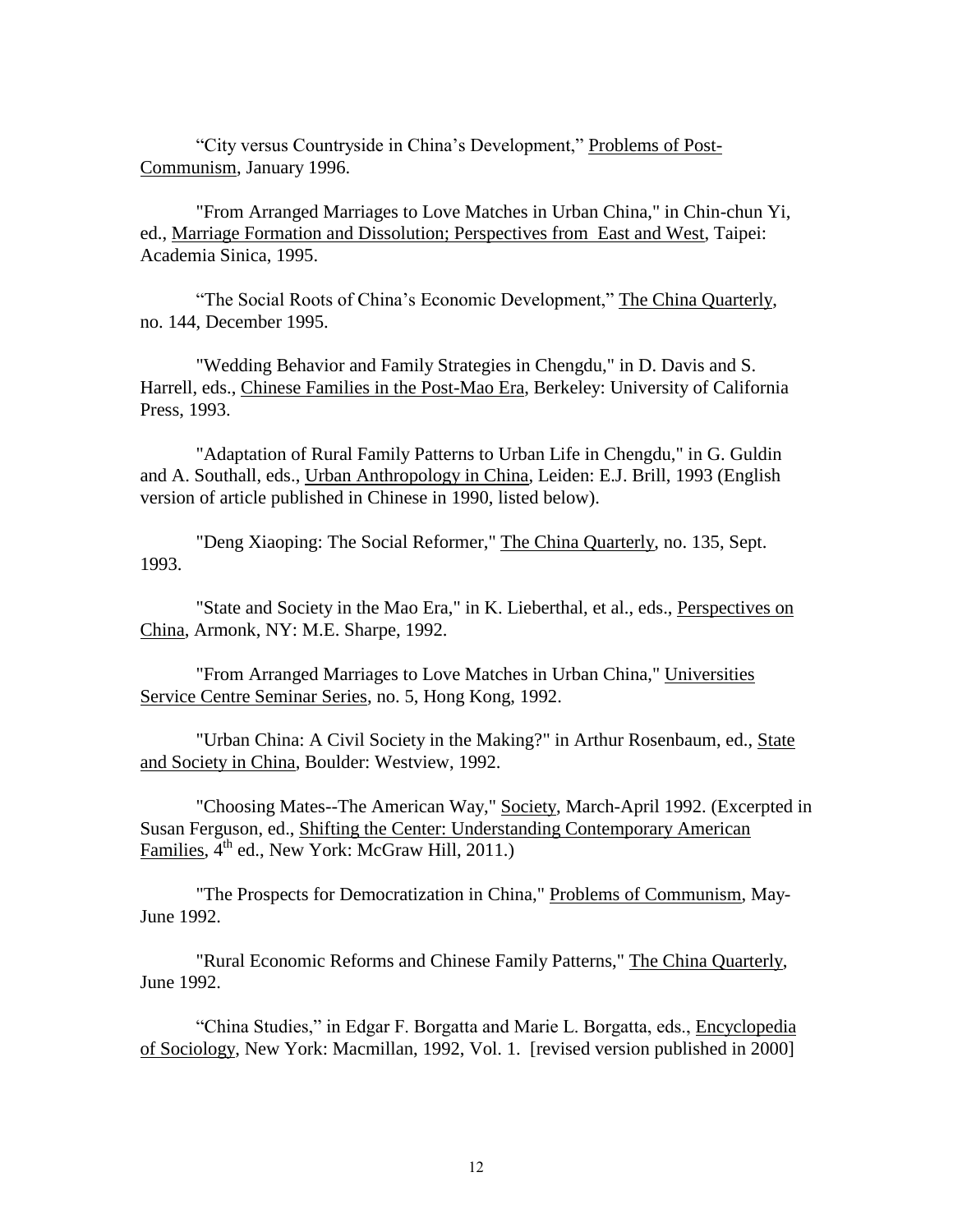"Urban Life in the People's Republic," in John K. Fairbank and Roderick MacFarquhar, eds., The Cambridge History of China, Vol. 15, Cambridge: Cambridge University Press, 1991.

"Arranged Marriage vs Love Match," Medical Aspects of Human Sexuality, July 1991.

"Love Matches and Arranged Marriages: A Chinese Replication," (with Xu Xiaohe), Journal of Marriage and the Family, August 1990.

"Adaptation of Rural Family Patterns to Urban Life in Chengdu," (in Chinese), Sociological Research, (Peking), no. 3, 1990.

"The Social Sources of the Student Demonstrations," in A. Kane, ed., China Briefing 1990, Boulder: Westview, 1990.

> Reprinted in Jack Goldstone, ed., Revolutions, second edition, 1994; Chinese version published in Zhishi Fenzi [The Chinese Intellectual], Spring 1991.

"Changes in Mate Choice in Chengdu," in D. Davis and E. Vogel., eds., Chinese Society on the Eve of Tiananmen, Cambridge: Harvard University Press, 1990.

"Who Hates Bureaucracy? A Chinese Puzzle," in Victor Nee and David Stark, eds., Remaking the Economic Institutions of Socialism, Stanford: Stanford University Press, 1989.

"Popular Opposition to the Reforms in China," in Peter Cheng, ed., Marxism and Capitalism in the People's Republic of China, Lanham, NY: University Press of America, 1989.

"Evolutionary Changes in Chinese Culture," in C. Morrison and R. Dernberger, eds., Asia-Pacific Report: 1989, Honolulu: East-West Center, 1989.

"Death in the People's Republic of China," in James L. Watson and Evelyn Rawski, eds., Death Ritual in Late Imperial and Modern China, Berkeley: University of California Press, 1988.

"Popular Response to China's Fertility Transition," (with S. Z. Gu), Population and Development Review, September 1987.

"Is America Well Served by its Family System?" Journal of Family Issues, December 1987.

"Opposition to Bureaucracy in Mainland China," (in Chinese), Central Monthly, October 1987.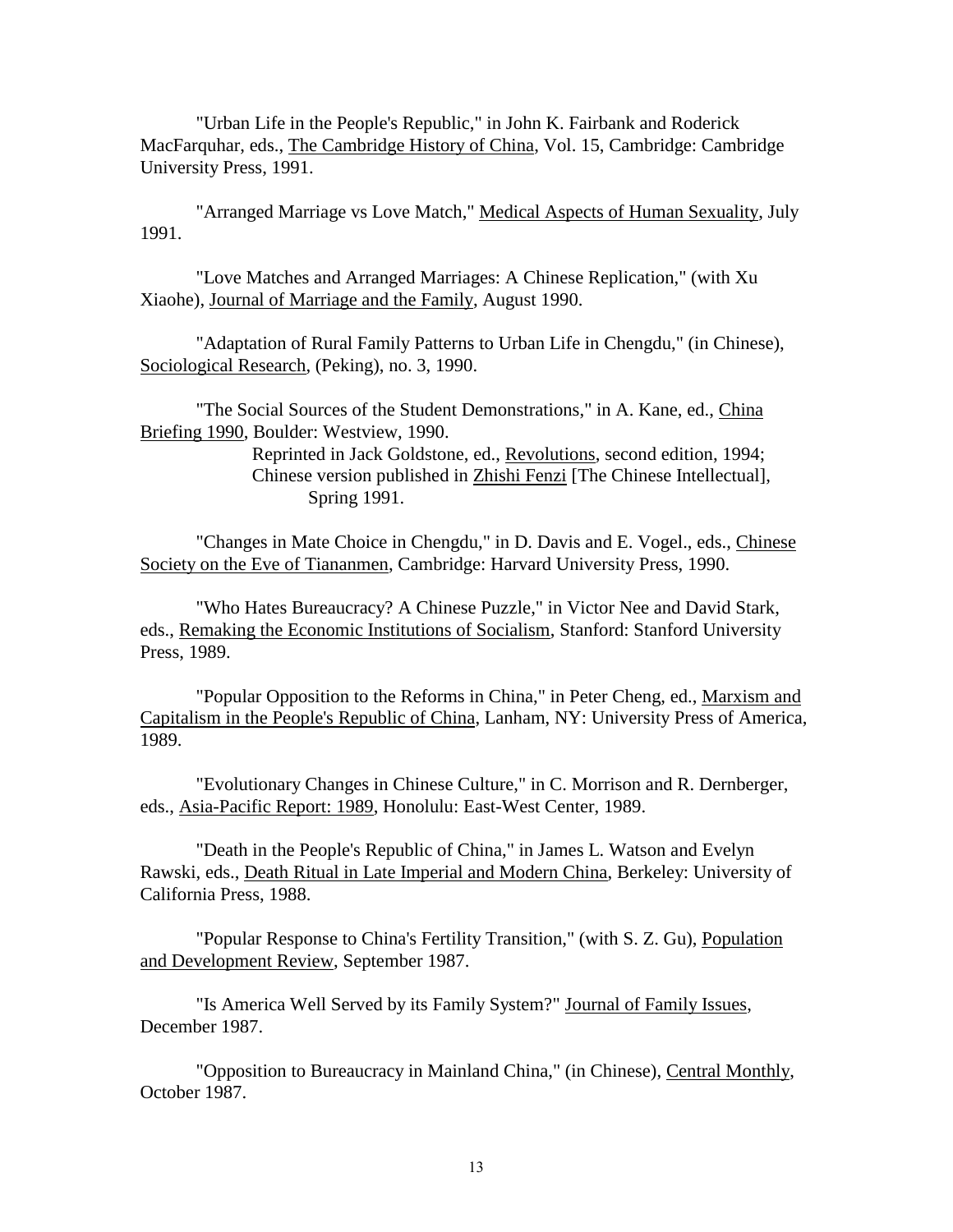"Introductory Essay: Society," in The Chinese: Adapting the Past, Building the Future, Ann Arbor, Center for Chinese Studies, 1986. (Revised versions published in 1991 and 2002.)

"China: Contemporary Society and Cultural Life," (with Ezra Vogel), Collier's Encyclopedia, 1986.

"Social Trends in China: The Triumph of Inequality?" in A. Barnett and R. Clough, eds., Modernizing China, Boulder: Westview, 1986.

"The Politics of Life Chances in the People's Republic of China," in Yu-ming Shaw, ed., Power and Policy in the PRC, Boulder: Westview, 1985.

"Social Trends in China: 1984," in S. Goldstein, ed., China Briefing 1984, Boulder: Westview, 1985.

"The Hundred Flowers Come to Chinese Political Studies," Studies in Comparative Communism, Summer-Autumn 1985.

"Sexual Inequality under Socialism: The Chinese Case in Perspective," in James L. Watson, ed., Class and Social Stratification in Post-Revolution China, Cambridge: Cambridge University Press, 1984.

"Rural China and Steven Mosher," Peasant Studies, Winter 1984.

"What is Dependency? Reply to Hammer," (with Richard Barrett), American Journal of Sociology, January 1984.

"Town and County in Contemporary China," Comparative Urban Research, Summer 1983.

"China through Shaded Glasses, " The China Quarterly, no. 95, Sept. 1983.

"Urbanism as a Chinese Way of Life," International Journal of Comparative Sociology, January-April 1983.

"On Studying China at a Distance," in A. Thurston and B. Pasternak, eds., The Social Sciences and Fieldwork in China: Views from the Field, Boulder: Westview Press, 1983.

"Dependency Theory and Taiwan: Analysis of a Deviant Case," (with Richard Barrett), American Journal of Sociology, March 1982.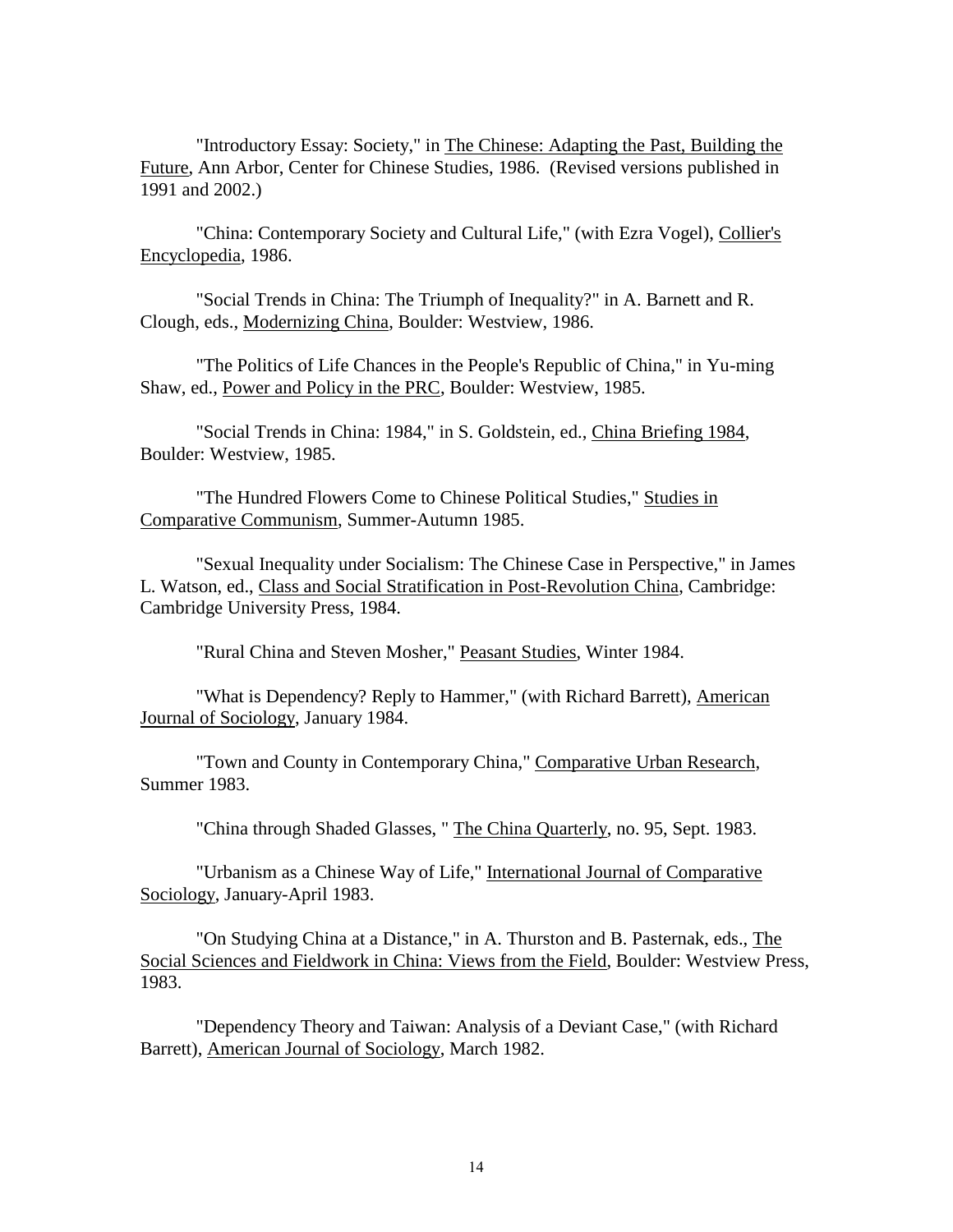"Destratification and Restratification in China," in Gerald Berreman, ed., Social Inequality: Comparative and Developmental Approaches, New York: Academic Press, 1981.

"Social Control and Rehabilitation in Urban China," in Susan Martin, et al., eds., New Directions in the Rehabilitation of Criminal Offenders, Washington: National Academy Press, 1981.

"Reading Notes on the Chinese Wage System," (with Michel Korzec), The China Quarterly, no. 86, June 1981.

"The Social System," in F. Bunge and R. S. Shinn, eds., China: A Country Study, Washington: American University, 1981.

"Bureaucracy and Anti-bureaucracy in the People's Republic of China," in Ronald Cohen and Gerald Britan, eds., Hierarchy and Society, Philadelphia: ISHI Press, 1980.

"Fleeting Glimpses of America," (translation of a series of articles by Fei Xiaotong), Datamation, May 1980.

"Sociology and Anthropology in the People's Republic of China," in A. Thurston and J. Parker, eds., Humanistic and Social Science Research in China, New York: Social Science Research Council, 1980.

"Current Trends in American Sociology," (in Chinese), Guowai Shehui Kexue, (Peking), no. 8, 1980, pp. 28-31.

"Introduction," to Wang Kang, " One Year after the Reestablishment of Sociology in China," The American Sociologist, November 1980.

"Small Groups and Communications in China: Ideal Forms and Imperfect Realities," in Godwin Chu and Francis L.K. Hsu, eds., Moving a Mountain: Cultural Change in China, Honolulu: University of Hawaii Press, 1979.

"Revolutionary Change and Patrilocal Residence in China," Ethnology, July 1979.

"Family Change in China," Amsterdams Sociologisch Tijdschrift, July 1979.

"Socialist Versus Capitalist Division of Labor: Aspects of the Chinese Approach to Industrial Transformation: Discussion," in Lee Ngok and Leung Chi-keung, eds., China: Development and Challenge, Hong Kong: Centre for Asian Studies, 1979.

"Human Rights Issues in Contemporary China," Rackham Reports, Vol. 5, no. 2, 1979.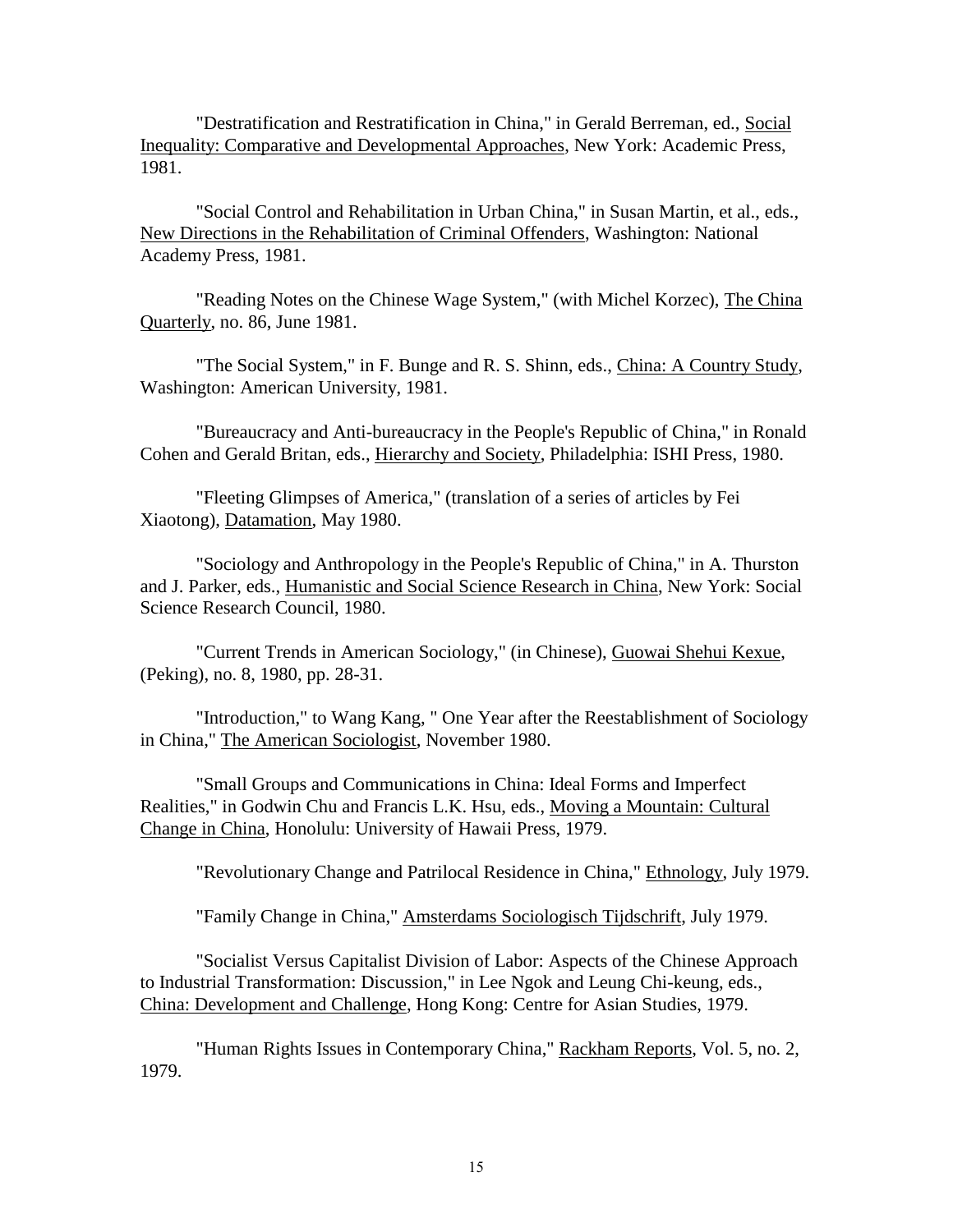"Cross-cultural Studies of Women and the Male Bias Problem," Behavior Science Research, Vol. 13, no. 1, 1978.

"Cross-cultural Codes Dealing with the Relative Status of Women," Ethnology, April 1978. (Reprinted in Herbert Barry III and Alice Schlegel, eds., Cross-cultural Samples and Codes, Pittsburgh: Univ. of Pittsburgh Press, 1980.)

"A Tale of Two Models," Contemporary China, March 1977.

"The Study of Mainland China: Sociological Research and the Minimal Data Problem," Contemporary China, March 1977.

"Social Structure of World Regions: Mainland China," (with Ezra Vogel and William Parish), Annual Review of Sociology, Vol. 3, 1977.

"Rural Marriage Patterns," Problems of Communism, August 1977.

"Child Socialization in the Soviet Union and China," Studies in Comparative Communism, Autumn 1977.

"The Status of Women: A Partial Summary of a Cross-Cultural Survey," in Dorothy G. McGuigan, ed., New Research on Women and Sex Roles, Ann Arbor: Center for Continuing Education of Women, 1976.

"Family Role Differentiation and Women's Subsistence Contribution," American Sociological Review, April 1976.

"Inequality and Stratification in the People's Republic of China," The China Quarterly, no. 64, December 1975. (Reprinted, with a new postscript, in Jack Goldstone, ed., Revolutions, New York: Harcourt, Brace Jovanovich, 1986; Chinese translation published in a volume edited by Yanjie Bian, Sanlian Publishers, 2002.)

"Educational Reform: China in the 1970s and Russia in the 1920s," Comparative Education Review, February 1974.

"Iron Law versus Mass Democracy: Weber, Michels, and the Maoist Vision," in James C. Hsiung, ed., The Logic of Maoism, New York: Praeger, 1974.

William Kessen, ed., Childhood in China, New Haven: Yale University Press, 1974 (collaborator on three chapters: "Introduction," "The Chinese Family," and "The Middle School.")

"Corrective Labor Camps in China," Asian Survey, March 1973.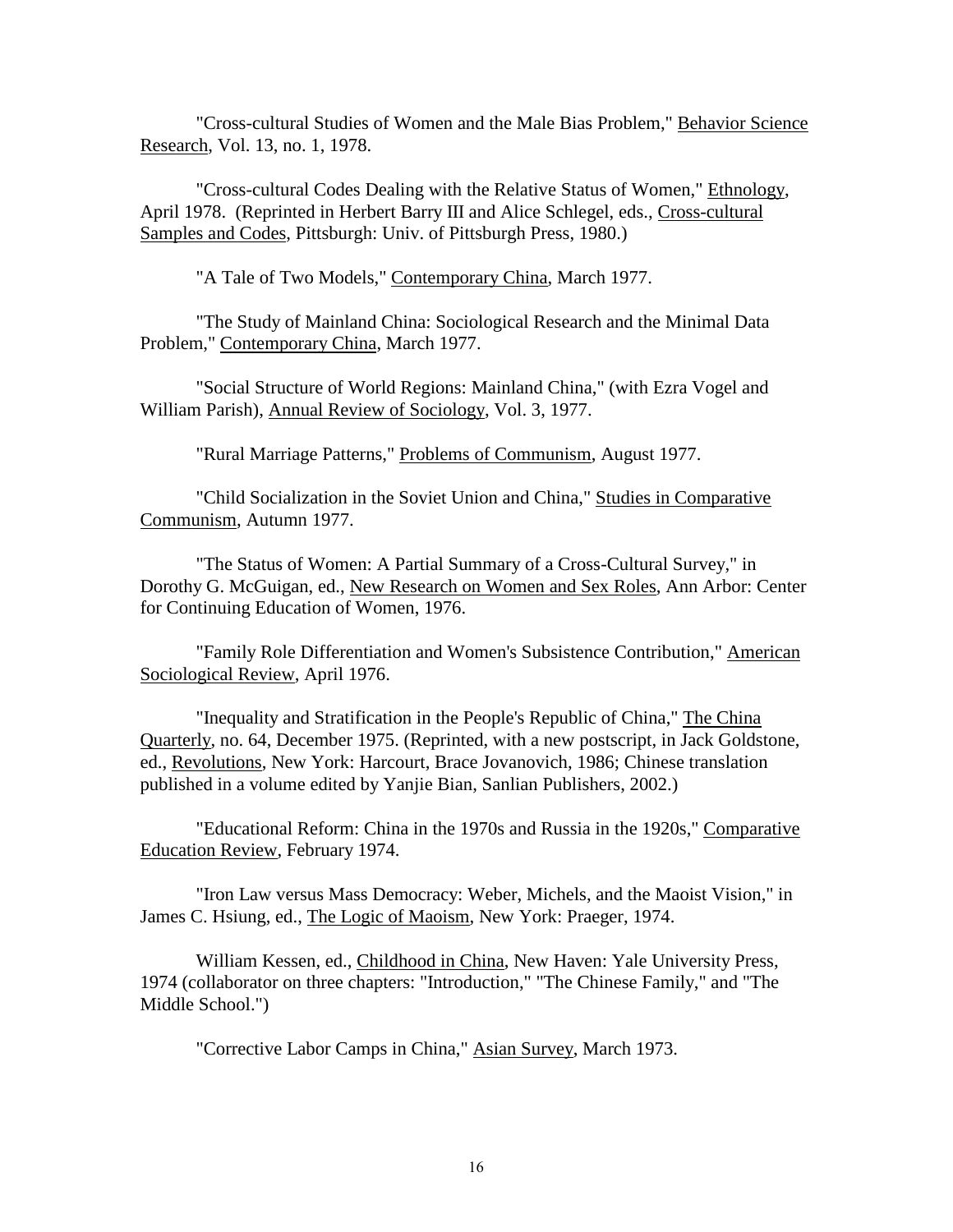"'Red vs. Expert': Peking's Changing Policy," Problems of Communism, Nov. -Dec. 1972.

"The Family," in M. Oksenberg, ed., China's Developmental Experience, New York: Academy of Political Science, 1973.

"Bureaucracy and Modernization in China: The Maoist Critique," American Sociological Review, April 1973. [reprinted in A. Kipnis, L. Tomba, and J. Unger, eds., Contemporary Chinese Society and Politics, New York: Routledge: 2009, Vol. 1, pp. 28- 48]

"Rural Russia Today," Transaction, January 1970.

"The Tachai Brigade and Incentives for the Peasant," Current Scene, Aug. 15, 1969.

# **Unpublished Papers:**

"The Paradox of Communists Effectively Promoting Capitalism," revised working paper.

"The Challenge of China's Rural-Urban Gap," talk presented at London School of Economics, China's Development Forum, London, England, Feb. 18, 2012

"The Paradox of Communists Effectively Promoting Capitalism," paper for  $50<sup>th</sup>$ Anniversary Conference, Center for Chinese Studies, University of Michigan, Oct. 21-22, 2011

"Understanding Family Change Patterns in the PRC," paper for festschrift conference for James L. Watson and Rubie Watson, Harvard University, Sept. 30, 2011

"A Sociological Perspective on China's Development Record," Paper prepared for "Rule and Reform in the Giants: China and India Compared," Harvard University, Nov. 30-Dec. 2, 2007.

"Rethinking Equality and Inequality in the PRC," paper prepared for the  $50<sup>th</sup>$ anniversary conference of the Fairbank Center for Chinese Studies, Harvard University, 2005

"Does Income Inequality Matter?" paper prepared for "International Conference on Income Distribution in China," Shanghai Academy of Social Sciences, Shanghai, China, January 2005.